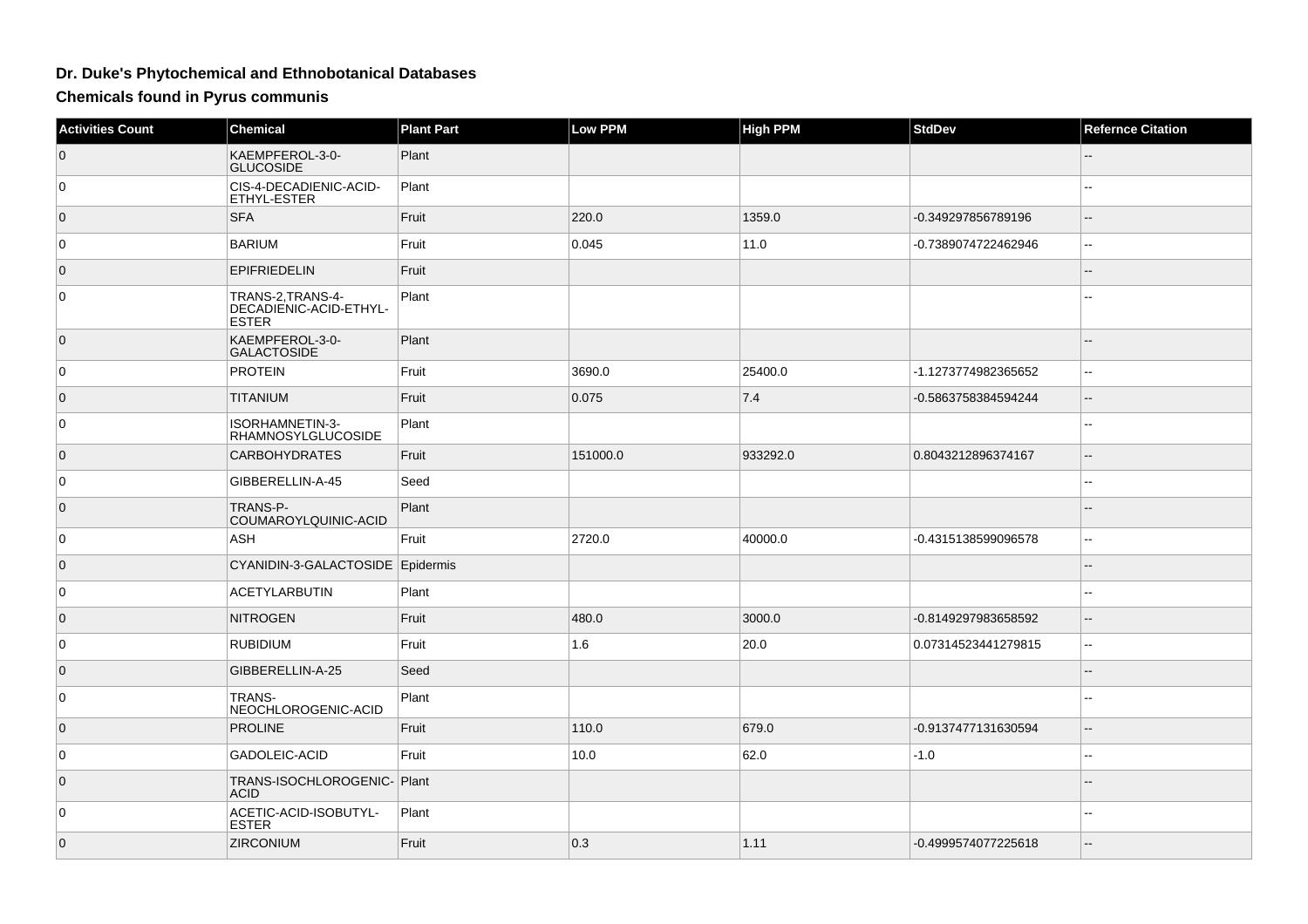| <b>Activities Count</b> | Chemical                                   | <b>Plant Part</b> | Low PPM  | High PPM | <b>StdDev</b>        | <b>Refernce Citation</b> |
|-------------------------|--------------------------------------------|-------------------|----------|----------|----------------------|--------------------------|
| 0                       | TRANS-CHLOROGENIC-<br><b>ACID</b>          | Plant             |          |          |                      | $\sim$                   |
| $\overline{0}$          | <b>STRONTIUM</b>                           | Fruit             | 0.45     | 18.5     | -0.8028964376336575  | Ξ.                       |
| 0                       | <b>BROMINE</b>                             | Fruit             |          |          |                      |                          |
| $\overline{0}$          | QUERCETIN-3-<br><b>ARABINOSIDE</b>         | Plant             |          |          |                      | $-$                      |
| $\mathbf 0$             | <b>TRANS-</b><br>CAFFEOYLCALLERYANIN       | Plant             |          |          |                      | $\sim$                   |
| $\overline{0}$          | CIS-P-<br>COUMAROYLQUINIC-ACID             | Plant             |          |          |                      | $-$                      |
| 0                       | <b>WATER</b>                               | Fruit             | 817000.0 | 891000.0 | 0.5236159695919446   | $\overline{\phantom{a}}$ |
| $\overline{0}$          | QUERCETIN-3-0-<br><b>RUTINOSIDE</b>        | Plant             |          |          |                      | $-$                      |
| 0                       | <b>TRANS-</b><br>CAFFEOYLARBUTIN           | Plant             |          |          |                      | $\sim$                   |
| $\overline{0}$          | PHLORORRHIZIN                              | Plant             |          |          |                      |                          |
| 0                       | LEAD                                       | Fruit             | 0.02     | 1.11     | -0.42466595939813645 | $\overline{\phantom{a}}$ |
| $\overline{0}$          | CIS-ISOCHLOROGENIC-<br><b>ACID</b>         | Plant             |          |          |                      | --                       |
| 0                       | 6-O-ACETYLARBUTIN                          | Plant             |          |          |                      | $-$                      |
| $\overline{0}$          | METHYL-N-PROPYL-<br><b>KETONE</b>          | Plant             |          |          |                      |                          |
| 0                       | VIT-B-6                                    | Fruit             | 0.1      | 1.1      | -1.1945433268117496  | $\overline{\phantom{a}}$ |
| $\overline{0}$          | <b>BETA-PYRUFURAN</b>                      | Plant             |          |          |                      | $\sim$                   |
| 0                       | QUERCETIN-3-0-<br><b>GALACTOSIDE</b>       | Plant             |          |          |                      | $\sim$                   |
| $\overline{0}$          | <b>FLUORINE</b>                            | Fruit             |          |          |                      |                          |
| 0                       | TRANS-2-DECADIENIC-<br>ACID-METHYL-ESTER   | Plant             |          |          |                      | $-$                      |
| $\overline{0}$          | KAEMPFEROL-3-<br>ARABINOSIDE               | Plant             |          |          |                      |                          |
| 0                       | CIS-CHLOROGENIC-ACID                       | Plant             |          |          |                      |                          |
| $\overline{0}$          | $\overline{4}$<br>HYDROXYMETHYLPROLIN<br>E | Fruit             |          |          |                      |                          |
| 0                       | BETA-<br>PHENYLETHYLAMINE                  | Fruit             |          |          |                      |                          |
| $\overline{0}$          | TRANS-2-DECADIENIC-<br>ACID-ETHYL-ESTER    | Plant             |          |          |                      | $-$                      |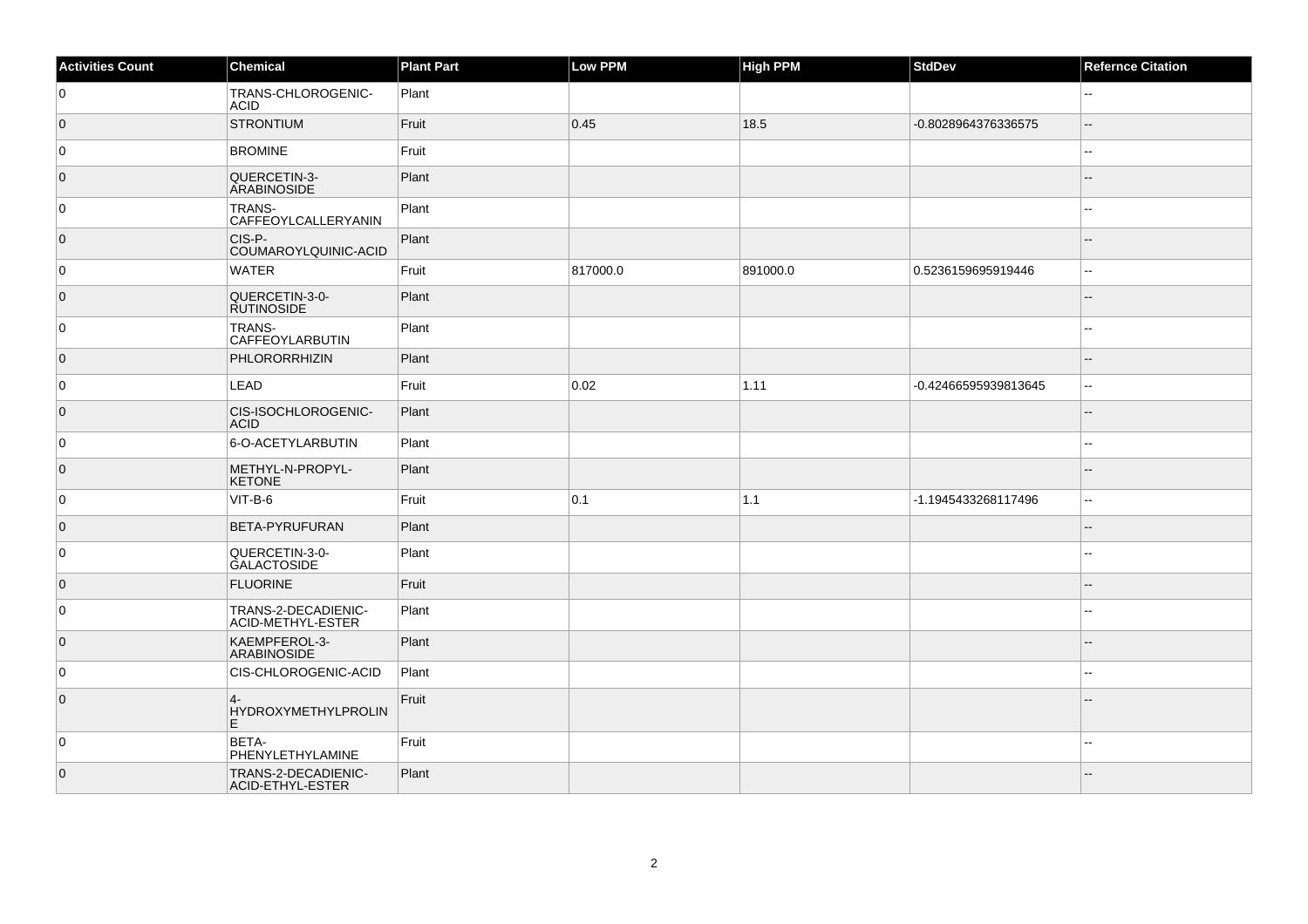| <b>Activities Count</b> | Chemical                                              | <b>Plant Part</b> | <b>Low PPM</b> | <b>High PPM</b> | <b>StdDev</b>        | <b>Refernce Citation</b> |
|-------------------------|-------------------------------------------------------|-------------------|----------------|-----------------|----------------------|--------------------------|
| $\overline{0}$          | KAEMPFEROL-3-0-<br><b>RUTINOSIDE</b>                  | Plant             |                |                 |                      |                          |
| $\overline{0}$          | CIS-4-DECADIENIC-ACID-<br>METHYL-ESTER                | Plant             |                |                 |                      |                          |
| $\overline{0}$          | 4'-DIHYDROPHASEIC-ACID                                | Seed              |                |                 |                      |                          |
| $\overline{0}$          | <b>FAT</b>                                            | Fruit             | 2790.0         | 32198.0         | -0.39532635570867286 |                          |
| 0                       | TRANS-2, TRANS-4-<br>DECADIENIC-ACID-<br>METHYL-ESTER | Plant             |                |                 |                      |                          |
| $\overline{0}$          | ALPHA-PYRUFURAN                                       | Plant             |                |                 |                      |                          |
| $\overline{1}$          | MERCURY                                               | Fruit             | 0.0            | 0.019           | 0.05424406423326892  | $\overline{a}$           |
| $\overline{1}$          | <b>SERINE</b>                                         | Fruit             | 140.0          | 865.0           | -0.9807777496230227  | $\overline{a}$           |
| $\overline{1}$          | ISORHAMNETIN-3-<br>RHAMNOSYLGALACTOSID<br>E           | Plant             |                |                 |                      |                          |
| $\vert$ 1               | ISORHAMNETIN-3-<br><b>GLUCOSIDE</b>                   | Plant             |                |                 |                      | $\mathbf{L}$             |
| $\overline{1}$          | QUINIC-ACID                                           | Fruit             |                |                 |                      | $\sim$                   |
| $\overline{1}$          | SODIUM                                                | Fruit             | 0.0            | 407.0           | -0.14535543354963046 | $\overline{\phantom{a}}$ |
| $\overline{1}$          | METHYL-ETHYL-KETONE                                   | Plant             |                |                 |                      | $\overline{\phantom{a}}$ |
| $\overline{2}$          | <b>CYSTINE</b>                                        | Fruit             | 40.0           | 247.0           | -0.8181265143875884  | $\overline{\phantom{a}}$ |
| $\overline{\mathbf{c}}$ | PROPIONALDEHYDE                                       | Plant             |                |                 |                      | $\mathbf{u}$             |
| $ 2\rangle$             | <b>ARSENIC</b>                                        | Fruit             | 0.001          | 0.06            | -0.46003213545175    | $\overline{a}$           |
| $\overline{c}$          | <b>COBALT</b>                                         | Fruit             | 0.015          | 0.111           | -0.5216776399703826  | $\sim$                   |
| 2                       | <b>FRIEDELIN</b>                                      | Fruit             |                |                 |                      | $\sim$                   |
| $\overline{c}$          | PHYTOSTEROLS                                          | Fruit             | 80.0           | 494.0           | -0.5814981663503648  | $\sim$                   |
| $\overline{2}$          | <b>LEUCINE</b>                                        | Fruit             | 200.0          | 1235.0          | -0.8218979159147392  | $\overline{\phantom{a}}$ |
| $\overline{c}$          | MOLYBDENUM                                            | Fruit             | 0.1            | 0.26            | -0.43313022763718506 | $\sim$ $\sim$            |
| $ 2\rangle$             | QUERCETIN-3'-GLUCOSIDE   Plant                        |                   |                |                 |                      | $\sim$                   |
| $\overline{2}$          | PALMITOLEIC-ACID                                      | Fruit             | 20.0           | 124.0           | -0.32276745123995193 | $\sim$                   |
| 3                       | ASPARTIC-ACID                                         | Fruit             | 770.0          | 4756.0          | -0.7097675113332824  | $\overline{\phantom{a}}$ |
| $\mathbf{3}$            | <b>ALANINE</b>                                        | Fruit             | 130.0          | 803.0           | -1.1415501693639125  | $\overline{a}$           |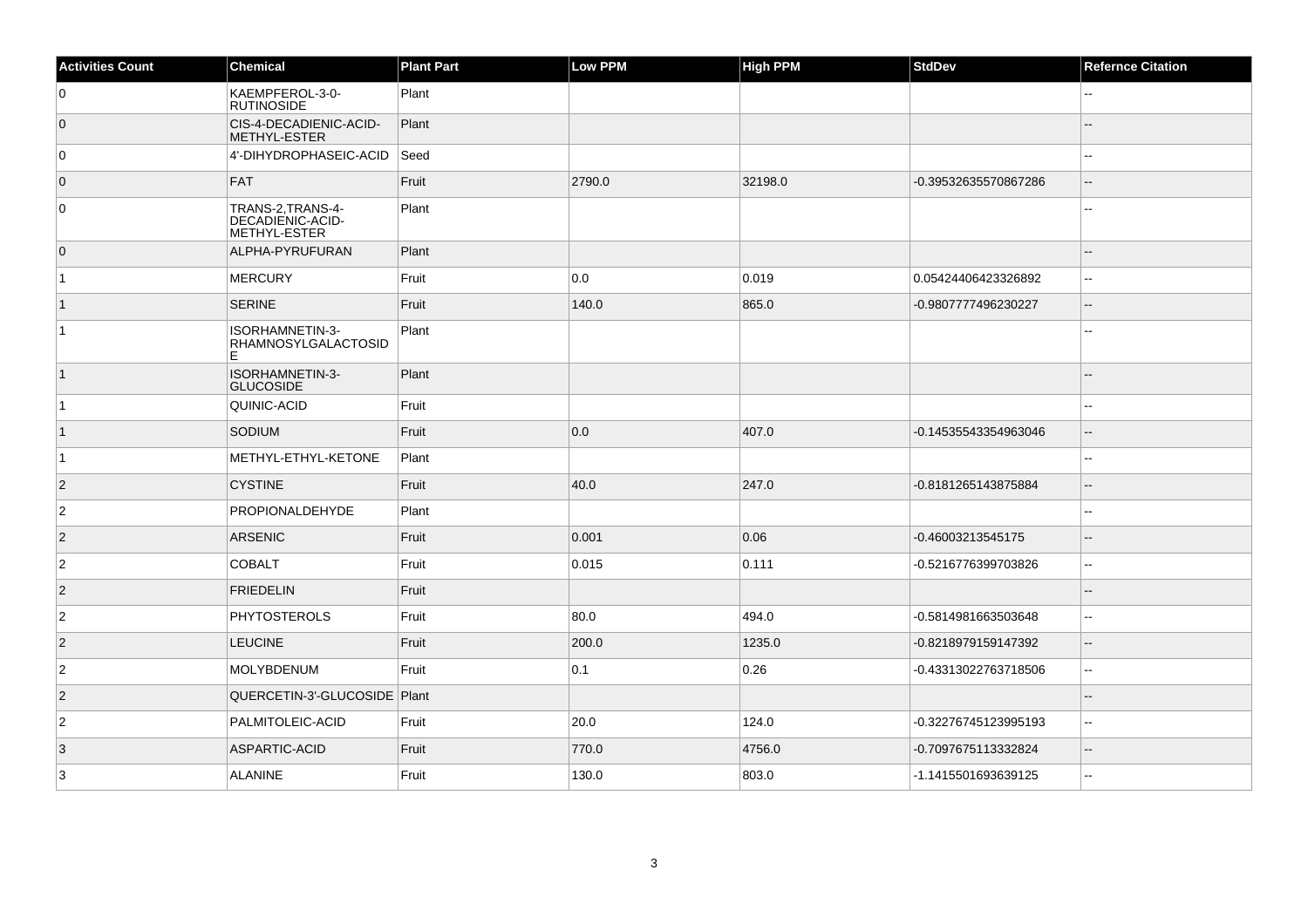| <b>Activities Count</b> | <b>Chemical</b>      | <b>Plant Part</b> | <b>Low PPM</b> | High PPM | <b>StdDev</b>        | <b>Refernce Citation</b> |
|-------------------------|----------------------|-------------------|----------------|----------|----------------------|--------------------------|
| 3                       | <b>ACETONE</b>       | Plant             |                |          |                      |                          |
| 3                       | NICKEL               | Fruit             | 0.1            | 1.11     | -0.44188729752795103 | $\ddotsc$                |
| $\overline{3}$          | <b>ISOLEUCINE</b>    | Fruit             | 110.0          | 679.0    | -0.8886622999661409  | $\overline{\phantom{a}}$ |
| 3                       | CADMIUM              | Fruit             | 0.0            | 0.125    | -0.27625912541506903 | $\sim$                   |
| 3                       | ISOAMYL-ALCOHOL      | Plant             |                |          |                      | $\overline{a}$           |
| $\overline{3}$          | ABSCISSIC-ACID       | Seed              |                |          |                      | $-$                      |
| $\vert 3 \vert$         | SILVER               | Fruit             | 0.015          | 0.037    | -0.6387047560952794  | $\overline{\phantom{a}}$ |
| 3                       | <b>VALINE</b>        | Fruit             | 140.0          | 865.0    | -0.7403034668988582  | $\sim$                   |
| $\vert$ 4               | PUFA                 | Fruit             | 940.0          | 5806.0   | -0.42388622918087854 | $\overline{\phantom{a}}$ |
| $\overline{4}$          | <b>LYSINE</b>        | Fruit             | 140.0          | 865.0    | -0.8415918629684312  | $\sim$                   |
| $\overline{4}$          | <b>THREONINE</b>     | Fruit             | 100.0          | 618.0    | -0.9975356379234878  | $\sim$                   |
| 4                       | <b>PHOSPHORUS</b>    | Fruit             | 90.0           | 1332.0   | -0.5722441370544421  | $\mathbf{u}$             |
| $\overline{4}$          | <b>BORON</b>         | Fruit             | 1.0            | 82.0     | 0.8470650414875213   | $\sim$                   |
| $\overline{4}$          | SILICON              | Fruit             | 2.0            | 20.0     | -0.5434634680636954  | $\sim$                   |
| 5                       | ALUMINUM             | Fruit             | $1.0\,$        | 105.0    | -0.19297463623746963 | $\overline{\phantom{a}}$ |
| 5                       | <b>HEXANAL</b>       | Plant             |                |          |                      | ä.                       |
| 6                       | <b>IRON</b>          | Fruit             | 0.9            | 37.0     | -0.38071915500347153 | $\overline{\phantom{a}}$ |
| 7                       | <b>HISTIDINE</b>     | Fruit             | 40.0           | 247.0    | -1.0275681999208637  | $\sim$                   |
| 8                       | <b>GLUTAMIC-ACID</b> | Fruit             | 280.0          | 1729.0   | -0.8956208835154862  | $\overline{\phantom{a}}$ |
| 8                       | <b>TYROSINE</b>      | Fruit             | 30.0           | 185.0    | -0.9255976139912376  | $\ddotsc$                |
| 8                       | AMYGDALIN            | Seed              |                |          |                      | $\sim$                   |
| 11                      | <b>LITHIUM</b>       | Fruit             | 0.06           | 0.185    | -0.8283852385881744  | $\sim$                   |
| 11                      | PANTOTHENIC-ACID     | Fruit             | 0.7            | 4.0      | -0.8996713902808875  | $\overline{\phantom{a}}$ |
| 12                      | <b>GLYCINE</b>       | Fruit             | 110.0          | 679.0    | -1.1317268381596062  | $\sim$                   |
| 12                      | <b>COPPER</b>        | Fruit             | 0.45           | 11.1     | -0.1337851946623192  | $\overline{\phantom{a}}$ |
| 12                      | FORMALDEHYDE         | Plant             |                |          |                      | $\sim$                   |
| 13                      | PALMITIC-ACID        | Fruit             | 170.0          | 1050.0   | -0.3491893306990064  |                          |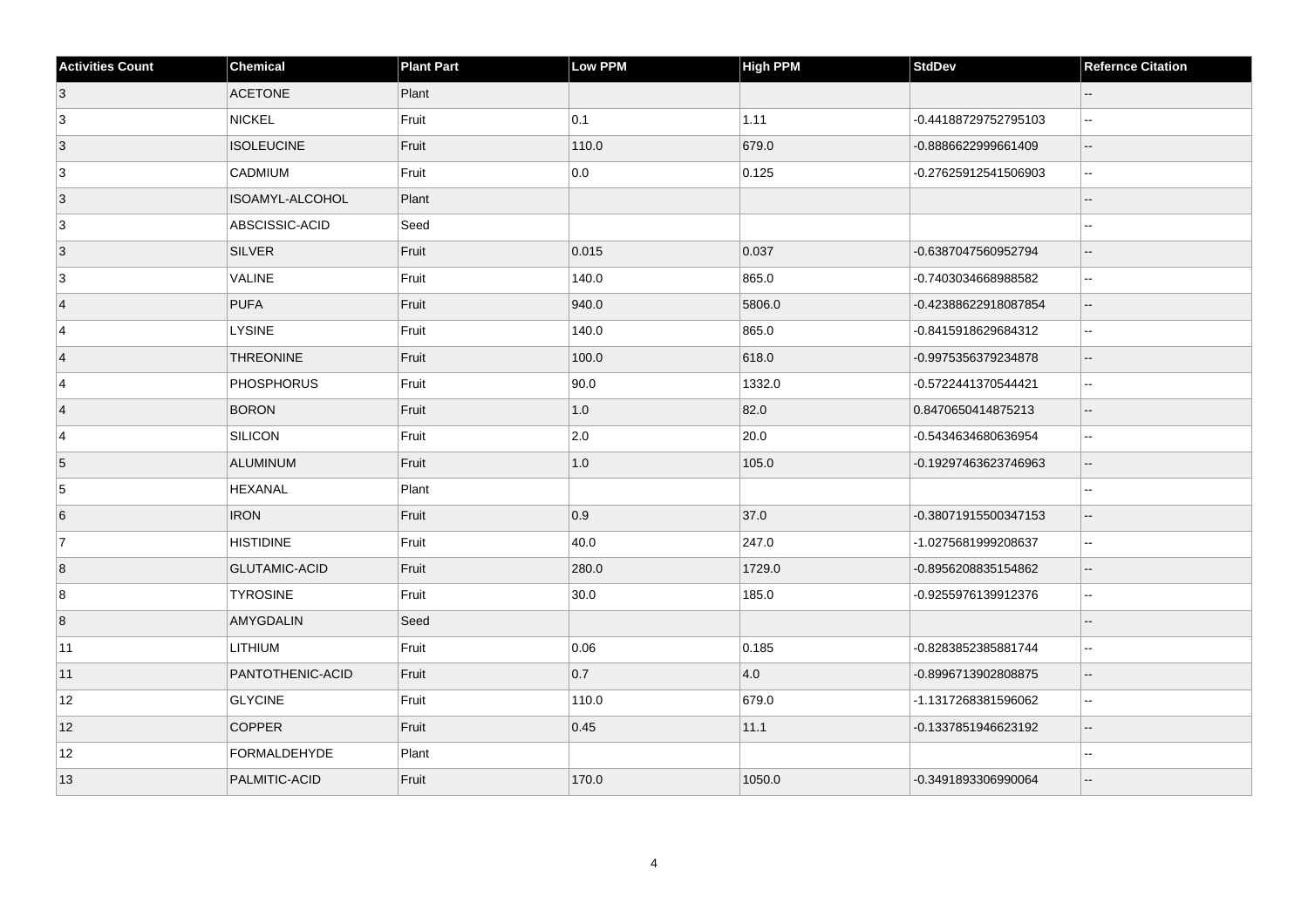| <b>Activities Count</b> | <b>Chemical</b>      | <b>Plant Part</b> | <b>Low PPM</b> | <b>High PPM</b> | <b>StdDev</b>        | <b>Refernce Citation</b> |
|-------------------------|----------------------|-------------------|----------------|-----------------|----------------------|--------------------------|
| 13                      | <b>MUFA</b>          | Fruit             | 840.0          | 5188.0          | -0.1784771699632949  | $\sim$ $\sim$            |
| 14                      | <b>MANGANESE</b>     | Fruit             | 0.3            | 5.55            | -0.3669415139513493  | $\overline{\phantom{a}}$ |
| 14                      | POTASSIUM            | Fruit             | 1200.0         | 11250.0         | -0.5898100538395515  | $\ddotsc$                |
| 14                      | <b>SULFUR</b>        | Fruit             | 3.0            | 300.0           | -0.7757217535077505  | $\overline{\phantom{a}}$ |
| 14                      | <b>ARGININE</b>      | Fruit             | 70.0           | 432.0           | -1.0343443336874272  | $\ddotsc$                |
| 14                      | SHIKIMIC-ACID        | Fruit             |                |                 |                      | $\overline{\phantom{a}}$ |
| 15                      | ALPHA-LINOLENIC-ACID | Fruit             | 10.0           | 62.0            | -1.124389965719503   | $\sim$ $\sim$            |
| 15                      | MALIC-ACID           | Fruit             |                |                 |                      |                          |
| 15                      | LUTEIN               | Fruit             | 1.0            | 11.0            | 0.11566804401422677  | $\mathbf{L}$             |
| 15                      | <b>RIBOFLAVIN</b>    | Fruit             | 0.4            | 2.4             | -0.5588248872268227  | $\overline{\phantom{a}}$ |
| 15                      | <b>ARBUTIN</b>       | Plant             |                |                 |                      | $\sim$                   |
| 15                      | <b>FOLACIN</b>       | Fruit             | 0.06           | 0.5             | -0.6321635035861631  | $\overline{\phantom{a}}$ |
| 15                      | <b>FIBER</b>         | Fruit             | 14000.0        | 86473.0         | -0.5209256412482612  | $-$                      |
| 15                      | <b>METHIONINE</b>    | Fruit             | 50.0           | 309.0           | -0.7998389036436195  | $\overline{\phantom{a}}$ |
| $16\,$                  | ACETIC-ACID          | Plant             |                |                 |                      | $\ddotsc$                |
| 16                      | VANADIUM             | Fruit             | 0.225          | 0.555           | -0.7630623330984586  | $\overline{\phantom{a}}$ |
| 18                      | OLEIC-ACID           | Fruit             | 810.0          | 5003.0          | -0.4421853644416697  | $\ddotsc$                |
| 23                      | <b>CITRIC-ACID</b>   | Fruit             |                |                 |                      | $\overline{\phantom{a}}$ |
| 24                      | <b>CHROMIUM</b>      | Fruit             | 0.002          | 0.555           | -0.42967895560116026 | $\sim$ $\sim$            |
| 24                      | PECTIN               | Fruit             |                | 40000.0         | -0.15534295636880713 | $\mathbf{u}$             |
| 27                      | LINOLEIC-ACID        | Fruit             | 930.0          | 5744.0          | -0.2743607436161528  | $\sim$                   |
| 28                      | CALCIUM              | Fruit             | 68.0           | 1776.0          | -0.48004766791955195 | $\sim$                   |
| 31                      | <b>THIAMIN</b>       | Fruit             | 0.2            | 1.2             | -0.5290087074554676  | $\ddotsc$                |
| 32                      | <b>HYDROQUINONE</b>  | Plant             |                |                 |                      | $\overline{\phantom{a}}$ |
| 32                      | ALPHA-TOCOPHEROL     | Fruit             | 0.6            | 31.0            | -0.6444565233542005  | $\sim$ $\sim$            |
| 39                      | <b>NIACIN</b>        | Fruit             | $1.0\,$        | 6.0             | -0.7312188482468254  | $\overline{\phantom{a}}$ |
| 40                      | <b>EPICATECHIN</b>   | Plant             |                |                 |                      |                          |